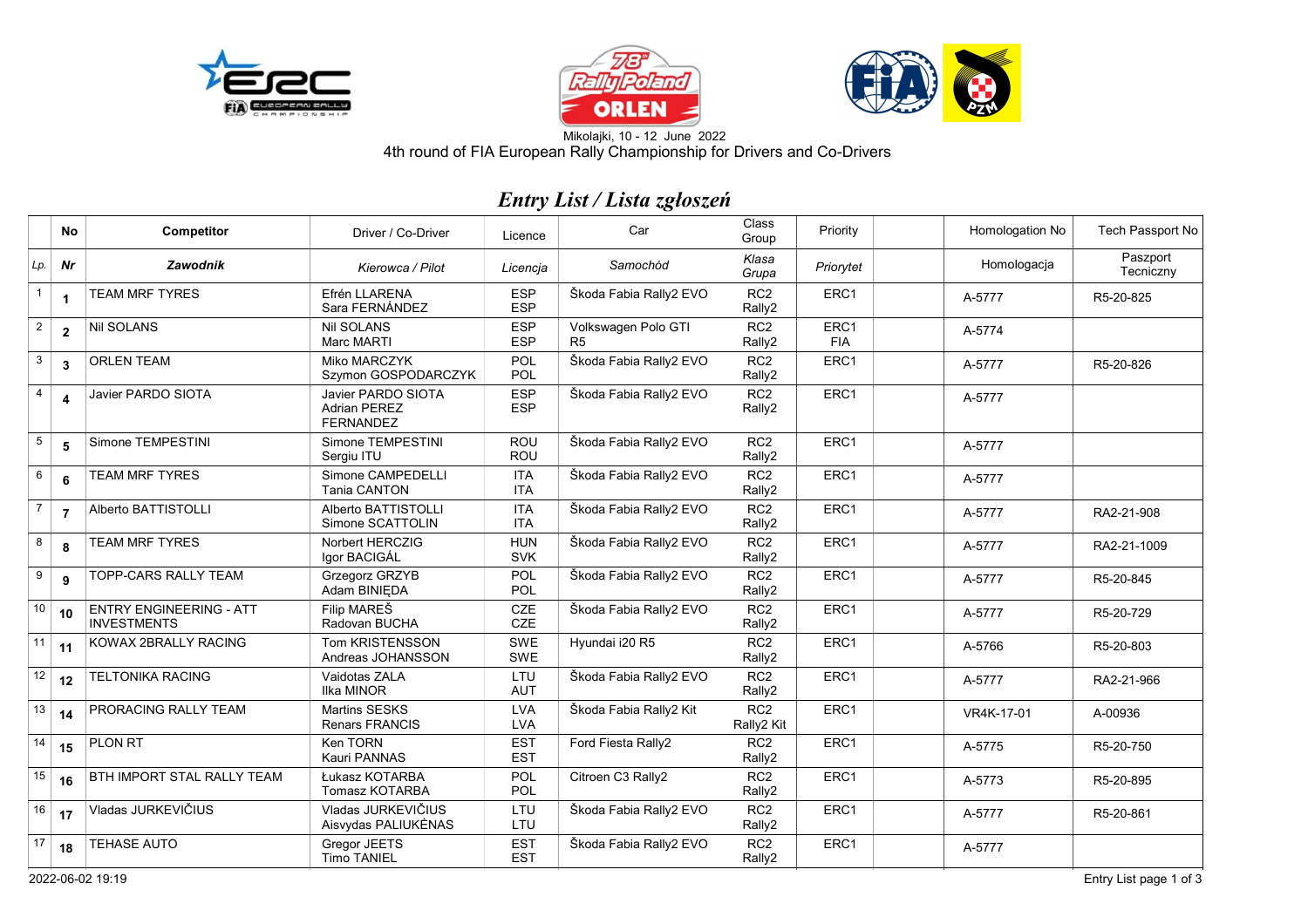|     | No        | <b>Competitor</b>                | Driver / Co-Driver                                              | Licence                  | Car                    | Class<br>Group                | Priority           |        | Homologation No | Tech Passport No      |
|-----|-----------|----------------------------------|-----------------------------------------------------------------|--------------------------|------------------------|-------------------------------|--------------------|--------|-----------------|-----------------------|
| Lp. | <b>Nr</b> | Zawodnik                         | Kierowca / Pilot                                                | Licencja                 | Samochód               | Klasa<br>Grupa                | Priorytet          |        | Homologacja     | Paszport<br>Tecniczny |
| 18  | 19        | <b>OT RACING</b>                 | Priit KOIK<br><b>Kristo TAMM</b>                                | <b>EST</b><br><b>EST</b> | Ford Fiesta Rally2     | RC <sub>2</sub><br>Rally2     | ERC1               |        | A-5775          | R5-19-630             |
| 19  | 20        | Maciej LUBIAK                    | Maciej LUBIAK<br>Grzegorz DACHOWSKI                             | POL<br>POL               | Škoda Fabia Rally2 EVO | RC <sub>2</sub><br>Rally2     | ERC1               |        | A-5777          |                       |
| 20  | 21        | Zbigniew GABRYŚ                  | Zbigniew GABRYS<br>Michał MARCZEWSKI                            | POL<br>POL               | Škoda Fabia Rally2 EVO | RC <sub>2</sub><br>Rally2     | ERC1               |        | A-5777          | R5-20-830             |
| 21  | 22        | APR MOTORSPORT                   | Łukasz BYŚKINIEWICZ<br>Daniel SIATKOWSKI                        | POL<br><b>POL</b>        | Hyundai i20 R5         | RC <sub>2</sub><br>Rally2     | ERC1               |        | A-5766          | R5-20-892             |
| 22  | 23        | Adrian CHWIETCZUK                | Adrian CHWIETCZUK<br>Damian SYTY                                | POL<br>POL               | Škoda Fabia Rally2 EVO | RC <sub>2</sub><br>Rally2     | ERC1               |        | A-5777          |                       |
| 23  | 24        | Daniel CHWIST                    | Daniel CHWIST<br>Kamil HELLER                                   | POL<br>POL               | Škoda Fabia Rally2 EVO | RC <sub>2</sub><br>Rally2     | ERC1               |        | A-5777          | RA2-21-944            |
| 24  | 25        | SUZUKI MOTOR IBERICA             | Joan VINYES DABAD<br>Jordi MERCADER<br><b>FARRERO</b>           | <b>ESP</b><br><b>ESP</b> | Suzuki Swift R4LLY S   | RC <sub>2</sub><br>Rally2 Kit | ERC1               |        | VR4K-17-01      | PT-0984-20            |
| 25  | 26        | SUZUKI MOTOR IBERICA             | Alberto MONARRI<br>AZAÑEDO<br>Carlos CANCELA SANZ               | <b>ESP</b><br><b>ESP</b> | Suzuki Swift R4LLY S   | RC <sub>2</sub><br>Rally2 Kit | ERC1               |        | VR4K-17-01      | PT-0836-20            |
| 26  | 27        | KG-RT                            | Igor WIDŁAK<br>Daniel DYMURSKI                                  | POL<br><b>POL</b>        | Ford Fiesta Rally3     | RC <sub>3</sub><br>Rally3     | ERC <sub>3</sub>   |        | A-5782          |                       |
| 27  | 28        | OT RACING                        | Kaspar KASARI<br>Rainis RAIDMA                                  | <b>EST</b><br><b>EST</b> | Ford Fiesta Rally3     | RC <sub>3</sub><br>Rally3     | ERC <sub>3</sub>   |        | A-5782          |                       |
| 28  | 29        | Dmitry FEOFANOV                  | Dmitry FEOFANOV<br>Normunds KOKINS                              | <b>LVA</b><br><b>LVA</b> | Ford Fiesta Rally3     | RC <sub>3</sub><br>Rally3     | ERC3               |        | A-5782          |                       |
| 29  | 30        | <b>M-SPORT POLAND</b>            | Robert VIRVES<br>Aleks LESK                                     | <b>EST</b><br><b>EST</b> | Ford Fiesta Rally3     | RC <sub>3</sub><br>Rally3     | ERC <sub>3</sub>   |        | A-5782          |                       |
| 30  | 31        | Mcrae KIMATHI                    | Mcrae KIMATHI<br>Mwangi KIONI                                   | <b>KEN</b><br><b>KEN</b> | Ford Fiesta Rally3     | RC <sub>3</sub><br>Rally3     | ERC <sub>3</sub>   |        | A-5782          |                       |
| 31  | 32        | <b>TOKSPORT WRT</b>              | Andrea MABELLINI<br>Virginia LENZI                              | <b>ITA</b><br><b>ITA</b> | Renault Clio Rally4    | RC4<br>Rally4                 | ERC4<br><b>FIA</b> | Junior | A-5779          |                       |
| 32  | 33        | <b>TOKSPORT WRT</b>              | Anthony FOTIA<br>Arnaud DUNAND                                  | <b>FRA</b><br><b>FRA</b> | Renault Clio Rally4    | RC4<br>Rally4                 | ERC4               |        | A-5779          |                       |
| 33  | 34        | RALLYE TEAM SPAIN                | Oscar PALOMO<br>Xavier MORENO                                   | <b>ESP</b><br><b>ESP</b> | Peugeot 208 Rally4     | RC4<br>Rally4                 | ERC4               | Junior | A-5780          |                       |
| 34  | 35        | Paulo Gabriel SORIA SANCHEZ      | Paulo Gabriel SORIA<br><b>SANCHEZ</b><br>Marcelo Der OHANNESIAN | <b>ARG</b><br><b>ARG</b> | Renault Clio Rally4    | RC4<br>Rally4                 | ERC4               |        | A-5779          |                       |
| 35  |           | 36   ADAC OPEL RALLY JUNIOR TEAM | Laurent PELLIER<br>Marine PELAMOURGUES                          | <b>FRA</b><br><b>FRA</b> | Opel Corsa Rally4      | RC4<br>Rally4                 | ERC4               | Junior | A-5781          |                       |
| 36  | 37        | Roberto DAPRÀ                    | Roberto DAPRÀ<br>Luca GUGLIELMETTI                              | ITA<br><b>ITA</b>        | Ford Fiesta Rally4     | RC4<br>Rally4                 | ERC4               | Junior | A-5775          |                       |
| 37  | 38        | <b>ACA ESPORT</b>                | Alex ESPAÑOL<br>Rogelio PEÑATE                                  | AND<br><b>ESP</b>        | Peugeot 208 Rally4     | RC4<br>Rally4                 | ERC4               | Junior | A-5780          |                       |
| 38  | 39        | <b>CKR ESTONIA</b>               | Joosep Ralf NOGENE<br>Aleks LESK                                | EST<br><b>EST</b>        | Ford Fiesta Rally4     | RC4<br>Rally4                 | ERC4               | Junior | A-5775          |                       |